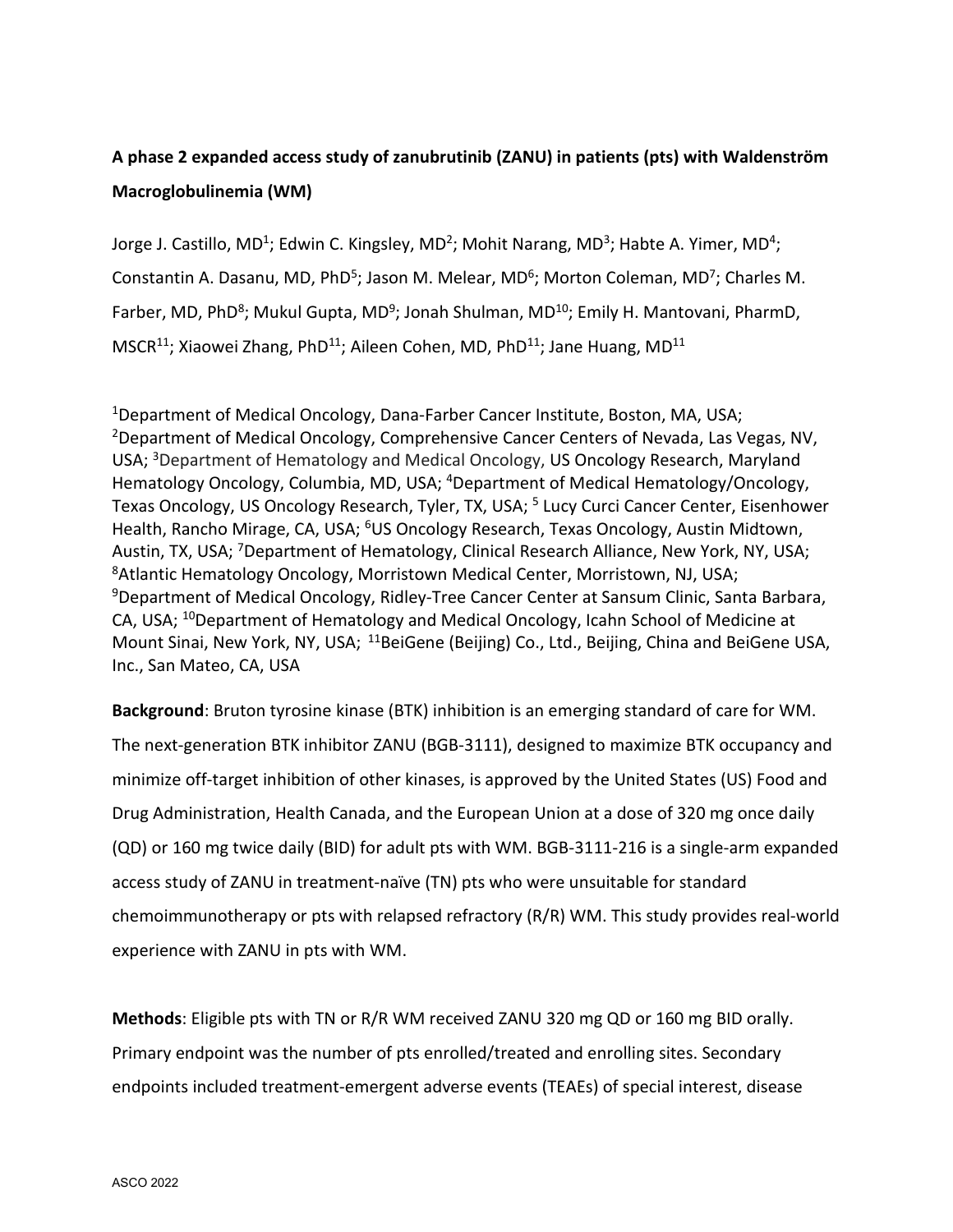response rate, progression-free survival (PFS), and overall survival (OS). Response was evaluated by investigator assessment according to the 6th International Workshop on WM (*Br J Haematol.* 2013;160(2):171-6) every 6 mo at minimum. The study was closed by the sponsor in July 2021 and active pts were transitioned to commercial ZANU via a patient assistance program.

**Results**: Fifty pts with WM (17, TN; 33, R/R) were enrolled between December 2019 and June 2021 across 10 academic and community medical centers in the US. Median age was 72 years, 54% had intermediate-, 40% had high-risk disease, and the median number of prior therapies for R/R pts was 2. Median treatment exposure was 9.2 mo (range, 1.4-20.0). Thirty-eight (76%) pts had ≥1 TEAE, and 36 (72%) had ≥1 TEAE of special interest. Grade ≥3 TEAEs of special interest were hypertension (8%), infection (8%), atrial fibrillation/flutter (2%), neutropenia (2%), and second primary malignancy (2%). No new safety signals were observed. In pts with ≥1 response evaluation, 39% achieved a best overall response (BOR) of very good partial response. Overall response rate was 85.4% and major response rate was 73.2% (Table). Of the 4 pts with BOR of progressive disease, 3 had IgM values that met partial response criteria before the 6-mo response assessment. PFS and OS were immature due to short follow-up, and the median was not met.

**Conclusions**: These real-world expanded access study results were consistent with the established ZANU profile in WM or other B-cell malignancies when administered as oral monotherapy at 160 mg BID or 320 mg QD in pts with intermediate or high-risk R/R or TN WM.